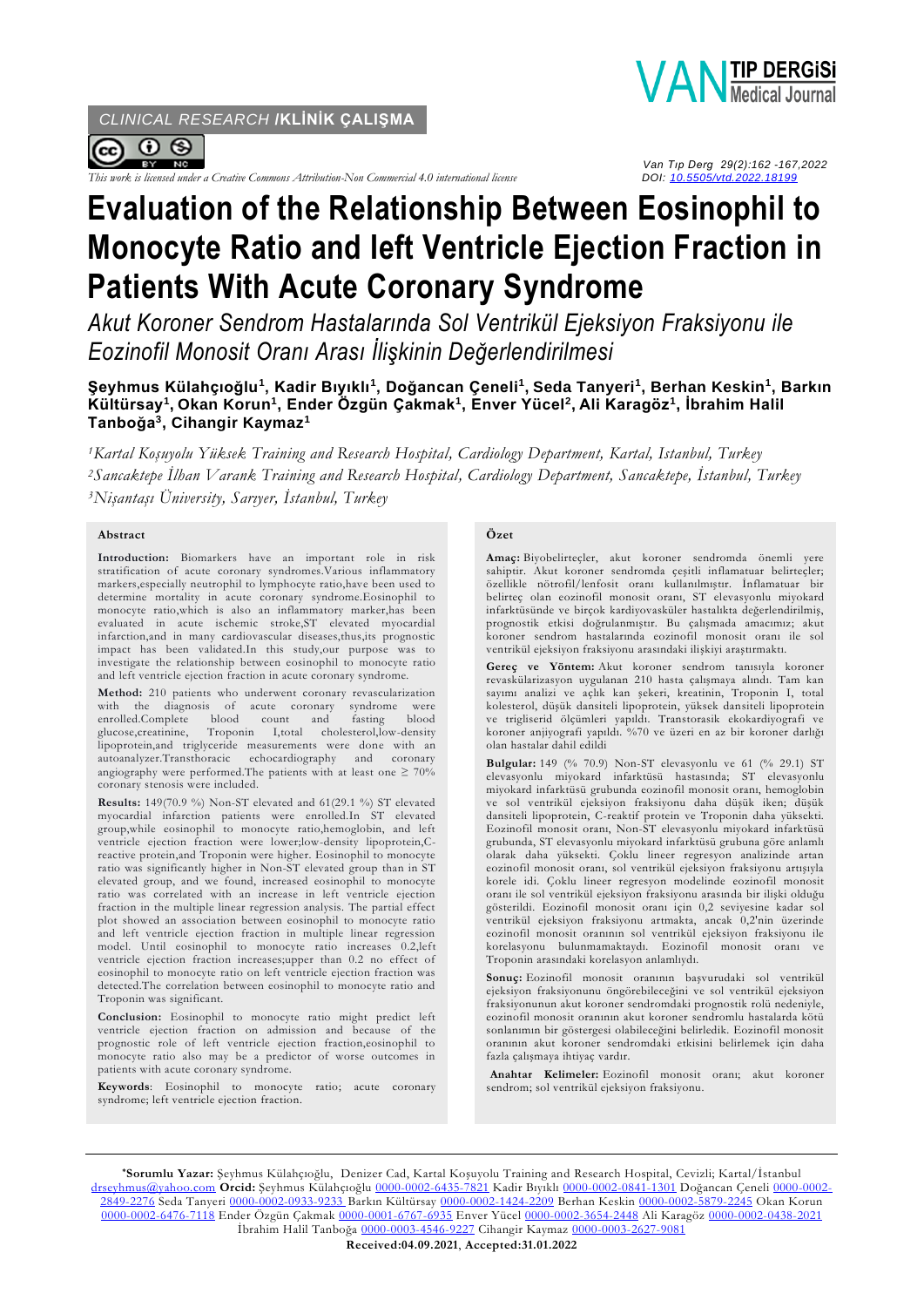# **Introduction**

Acute coronary syndromes (ACS), which include unstable angina pectoris (UAP), non-ST segment elevation myocardial infarction (NSTEMI), and ST-segment elevation myocardial infarction (STEMI), remain one of the most important cause of death worldwide (1). Coronary artery disease, in particular ACS, is the foremost cause of heart failure (HF). Nonetheless, not only HF is a frequent complication of ACS, but also its presence in ACS significantly worsens the prognosis (2,3). Impairment of left ventricle ejection fraction (LVEF) may be a result of ACS and some patients may remain asymptomatic despite reduced systolic function. LVEF is a crucial predictor of mortality following ACS (4). In addition to LVEF, biomarkers have been an important aspect in risk stratification and management of ACS (5). In patients with ACS, modifiable cardiovascular risk factors such as hypertension, diabetes, hypercholesterolemia, and smoking are crucial; however, myocardial infarction in the absence of these is not uncommon. The outcomes of individuals without these risk factors are not well known, as a consequence; additional risk predictors are needed (6). Various inflammatory markers, especially neutrophil to lymphocyte ratio (NLR), have been used to determine mortality in patients with ACS (7). Eosinophil to monocyte ratio (EMR), which is also applied as an inflammatory marker, has been evaluated in acute ischemic stroke, STEMI, and in many cardiovascular diseases, thus, its prognostic impact has been validated (8,9). However, to the best of our knowledge, there is no study evaluating the relationship between EMR and LVEF in patients presenting with ACS. In this study, our purpose was to investigate the relationship between EMR and LVEF in patients presented to our emergency department and diagnosed with ACS.

# **Materials and Method**

395 patients were retrospectively analysed and 210 patients who underwent coronary revascularization with the diagnosis of ACS were enrolled in the study. 49 of them were female  $(23.3 \%)$  and 19 patients  $(9 \%)$  had a history of coronary artery bypass surgery. According to electrocardiogram (ECG) findings, Troponin levels and ischemic symptoms (typical chest pain or less typically dyspnea, palpitations, nausea/vomiting or rarely syncope), the patients

were diagnosed with UAP, NSTEMI, or STEMI based on current ESC guidelines (1) regardless of revascularization option (either percutaneous coronary intervention or coronary artery bypass surgery). The exclusion criteria were the presence of moderate or severe valvular heart disease, preprocedural resuscitation, and previous HF diagnosis. Complete blood count analysis and fasting blood glucose, creatinine, blood urea nitrogen, Troponin I, total cholesterol, lowdensity lipoprotein (LDL), high-density lipoprotein (HDL), and triglyceride measurements were done with an autoanalyzer. Transthoracic echocardiography (TTE) was performed using the Vivid 7 system (GE Vingmed Ultrasound AS, Horten, Norway) unit with a 2.5 MHz FPA probe. The LVEF was assessed by visual estimation and confirmed with Teicholtz's method. The coronary angiography was performed via the femoral artery or left radial artery according to operator discretion. The patients with at least one  $\geq 70\%$ coronary stenosis were included. All patients provided written informed consent, and the study protocol was approved by the local ethics committee in accordance with the principles of the Helsinki Declaration and the medical records were evaluated retrospectively.

**Ethical committee:** Clinical Trials Local Ethics Committee approved this trial, at 24/8/2021 with 523 article number, and 2021/10/523 reference number.

**Statistical analysis:** The continuous predictors were displayed with median, interquartile-range (IQR) (25th-75th). Discrete predictors were displayed in percentages and absolute value, to compare categorical variables between groups, the Chi-square test was utilized. The Mann-Whitney U tests were used to compare continuous variables. **Response variable***:* Admission LVEF.

**Candidate predictors and statistical modeling**: LVEF and potential predictors were investigated using linear regression, individual predictor's effects were reported with the use of Betacoefficients and 95 percent confidence interval (95%). The regression coefficient of continuous variables was summarized using their interquartile range (25th-75th). Variable's age, sex, hypertension (HT), diabetes mellitus (DM), Creactive protein (CRP), hemoglobin, Troponin, STEMI, and our focused variable EMR were used in multiple linear regression analysis. Besides, a partial effect plot was used to describe the relative effect of EMR in the model. Also, an association between variables was assessed with the Spearman correlation coefficient.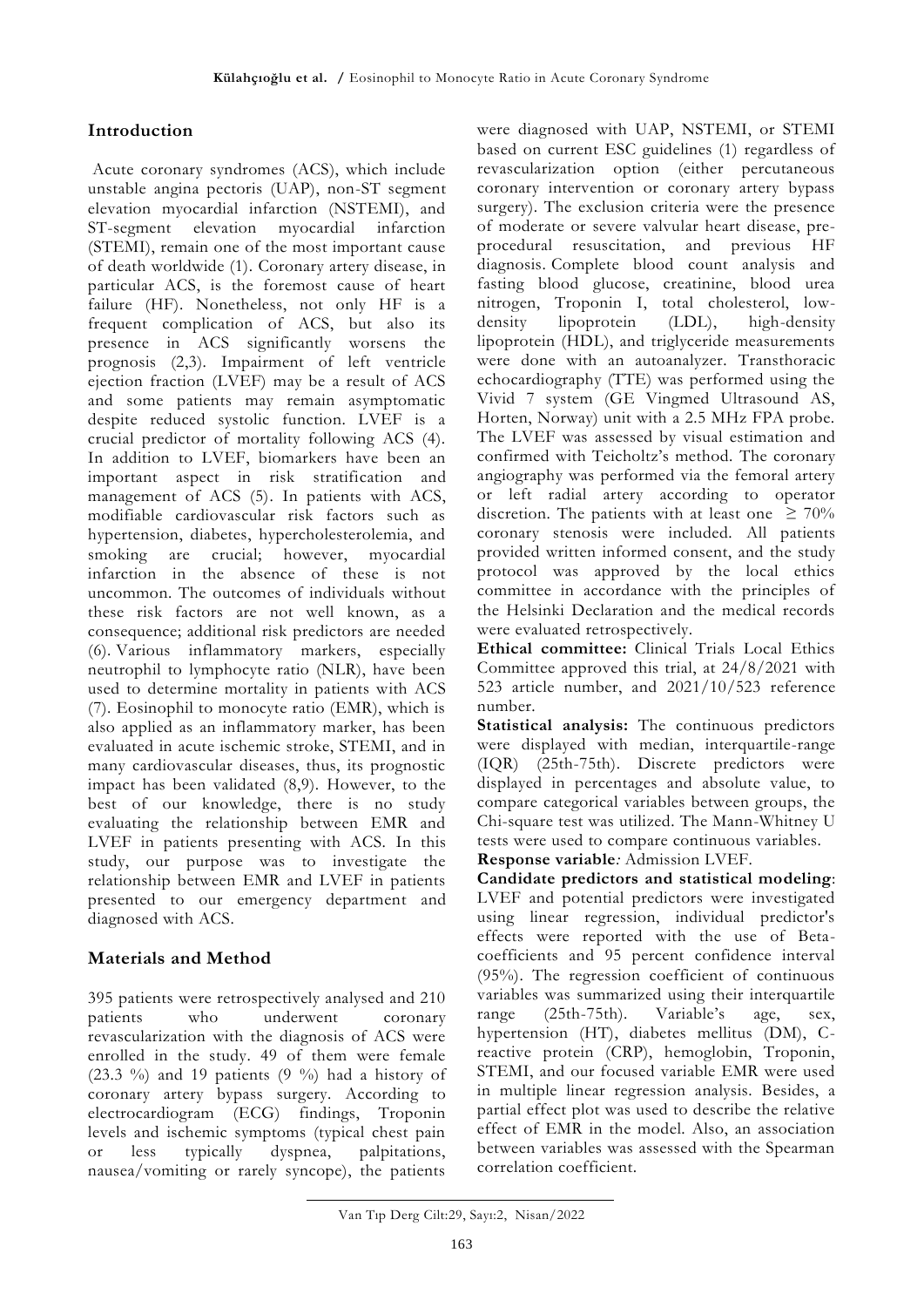|                                | <b>NSTEACS</b>       | <b>STEMI</b>           | p-value |
|--------------------------------|----------------------|------------------------|---------|
|                                | (N:149)              | (N:61)                 |         |
| Eosinophil $(10^3/\mu L)$      | $0.1(0.1-0.2)$       | $0.1(0.1-0.2)$         | 0.001   |
| Monocyte $(10^{\circ}3/\mu L)$ | $0.7(0.6-0.9)$       | $0.7(0.5-1.0)$         | 0.72    |
| <b>EMR</b>                     | $0.2(0.1-0.3)$       | $0.1(0.0-0.2)$         | 0.001   |
| Hemoglobin $(g/dL)$            | $14.2(12.4-15.4)$    | $13.1(12.4-14.3)$      | 0.03    |
| Platelet $(10^3/\mu L)$        | $250.0 (200-307.0)$  | 259.0 (224-294.7)      | 0.36    |
| Neutrophil $(10^3/\mu L)$      | 5.8 $(4.2-6.9)$      | $8.2(6.8-10.4)$        | 0.001   |
| Lymphocyte $(10^3/\mu L)$      | $2.4(1.7-3.1)$       | $1.9(1.3-2.5)$         | 0.001   |
| Creatinine $(mg/dL)$           | $0.9(0.8-1.1)$       | $0.8(0.7-1.0)$         | 0.03    |
| Troponin (ng/ml)               | $0.1(0.0-0.2)$       | $0.5(0.2-2.4)$         | 0.01    |
| $CRP$ (mg/L)                   | $4.0(2.4-8.9)$       | $8.0(3.0-20.0)$        | 0.01    |
| Total Cholesterol (mg/dL)      | 188.0 (144.0-218.3)  | $186.0(159.3 - 208.3)$ | 0.85    |
| $LDL$ (mg/dL)                  | 109.0 (87.0-139.7)   | 113.0 (98.3-129.3)     | 0.56    |
| Triglyceride (mg/dL)           | 146.0 (114.3-194.3)  | 130.0 (100.0-181.7)    | 0.19    |
| $HDL$ (mg/dL)                  | $38.0(32.7-44.0)$    | $37.0(33.0-43.0)$      | 0.78    |
| LVEF $(\% )$                   | $60.0 (45.7 - 65.0)$ | $44.0(40.0-47.0)$      | 0.001   |
| HT Presence                    | 76 $(51\%)$          | 54 (88%)               | 0.001   |
| DM Presence                    | 40 $(26\%)$          | 39 $(63\%)$            | 0.83    |
| <b>CKD</b> Presence            | $10(6.7\%)$          | $7(11.4\%)$            | 0.42    |
| <b>COPD</b> Presence           | $26(17.4\%)$         | $13(21.3\%)$           | 0.52    |
| Age, years                     | $64.0 (56.0 - 71.0)$ | $60.0(50.0-70.3)$      | 0.13    |
| Gender (Female)                | 35 $(23.4\%)$        | 14 (23%)               | 0.93    |

**Table 1:** The demographic, clinical characteristics, laboratory findings, and outcomes of the study population

Abbreviations: NSTEACS: non-ST segment elevation Acute coronary syndromes, EMR: Eosinophil to monocyte ratio, CRP: C-reactive protein, LDL: low-density lipoprotein, HDL: High-density lipoprotein, LVEF: Left ventricle ejection fraction, HT: Hypertension, DM: Diabetes mellitus, CKD: Chronic kidney disease, COPD: Chronic obstructive pulmonary disease

**Table 2:** Multiple linear regression analysis of some variables

| Variables                  | B-coefficients (95% Confidence | p-Value |
|----------------------------|--------------------------------|---------|
|                            | Interval)                      |         |
| EMR                        | 30.37 (1.41;19.32)             | 0.023   |
| Gender (Female refenrence) | $2.07(-1.47;5.62)$             | 0.250   |
| Age (Per age increasing)   | $-0.15$ $(-0.29; -0.01)$       | 0.028   |
| Hemoglobin $(g/dL)$        | $0.29(-0.14;0.73)$             | 0.183   |
| Troponin $(ng/ml)$         | $-0.45$ $(-0.70;0.79)$         | 0.472   |
| $CRP$ (mg/L)               | $-0.007(-0.061;0.046)$         | 0.786   |
| STEMI presence             | $-11.68$ $(-15.27; -8.09)$     | 0.001   |
| HT presence                | $-0.59$ $(-4.19;2.99)$         | 0.743   |
| DM presence                | $-0.14$ $(-3.06;2.78)$         | 0.925   |

Abbreviations: EMR: Eosinophil to monocyte ratio, CRP: C-reactive protein, STEMI: ST-segment elevation myocardial infarction, HT: Hypertension, DM: Diabetes mellitus

Lower than 0.05 were accepted to be statistically significant for the p-value. All statistical analyzes were performed with R v-4.01 (Vienna, Austria).

### **Results**

A total of 210 patients, including 149 (70.9%) NSTEMI and 61 (29.1%) STEMI patients, were enrolled in the study. The median age in the NSTEMI population was 64 years (56-71 IQR), and 23 (15.4%) of the patients were female. 76 (51.0 %) patients had HT and 40 (26.8 %) patients had DM. In the STEMI group, while EMR, hemoglobin, and LVEF were lower; LDL, CRP, and Troponin were higher than the NSTEMI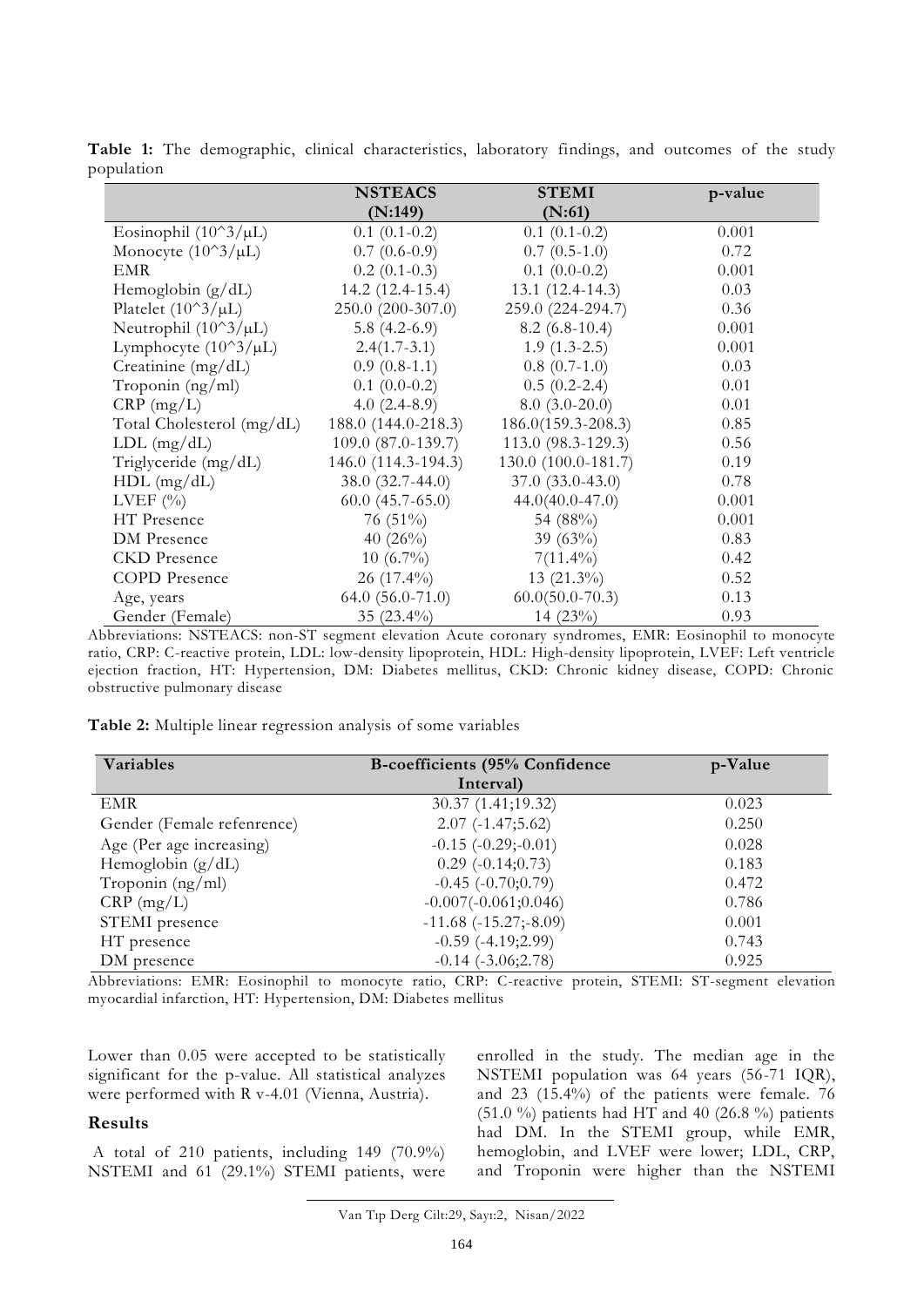group. The demographic, clinical characteristics, laboratory findings, and outcomes of the study population are presented in Table 1. EMR was significantly higher in the NSTEMI group than in the STEMI group, and we found that, increased EMR was correlated with an increase in LVEF in the multiple linear regression analysis (Beta Coefficient = 10.37 CI 95%1.41-19.32 p = 0.023). Besides, age and STEMI were associated with decrease in LVEF in multiple regression analysis (Beta Coefficient = -0.15 CI 95% -0.29, -0.01  $p =$ 0.028, Beta Coefficient = -11.68 CI 95% -15.27, - 8.09 p <0.001). While other parameters in the model were not associated with admission LVEF (Table 2). The partial effect plot showed an association between EMR and LVEF in a multiple linear regression model, until EMR increases 0.2 level LVEF increases, upper than 0.2 no effect of EMR on LVEF was detected (Figure 1) The correlation between EMR and Troponin was significant r: 0.396 (Figure 2 and 3).



Figure 1. Partial Effect Plot between EMR and EF

## **Discussion**

In this study, we demonstrated an association between EMR and LVEF. Moreover, EMR was also found to be correlated with admission Troponin levels. Systolic HF is widely considered as LVEF  $\leq$  40 %; with signs and symptoms of HF. The foremost cause of HF is coronary artery disease and the presence of previous MI (10). In a patient presenting with ACS; there are many predictors of prognosis both in diagnosis and follow-up period. Higher age, low LVEF, SYNTAX scores, etc. are associated with the prognosis of ACS (11). Furthermore, cardiac Troponins (especially high-sensitivity Troponin), natriuretic peptides (especially brain natriuretic

peptide (BNP)), and NLR are well-known biomarkers for predicting HF and mortality in ACS (7,12,13).



Figure 2. Spearman correlation between EMR and Troponin



Figure 3. Spearman correlation between EMR and **EF** 

The EMR, calculated as a simple ratio between eosinophil and monocyte, has previously been evaluated as an inflammatory biomarker in various cardiovascular diseases; but to best to our knowledge, this study is the first to investigate the relationship between EMR and LVEF in patients with ACS. The role of eosinophils in inflammation and thrombosis, and also eosinophil-related vascular toxicity have gained increased attention in recent years. Eosinophils, where activated by platelets, are gathered in human thrombi and in atherosclerotic plaques, and further promote thrombus formation by the release of eosinophil peroxidase, platelet activation factor, and some other proteins. More than that, eosinophils have procoagulant effects, and, it has been reported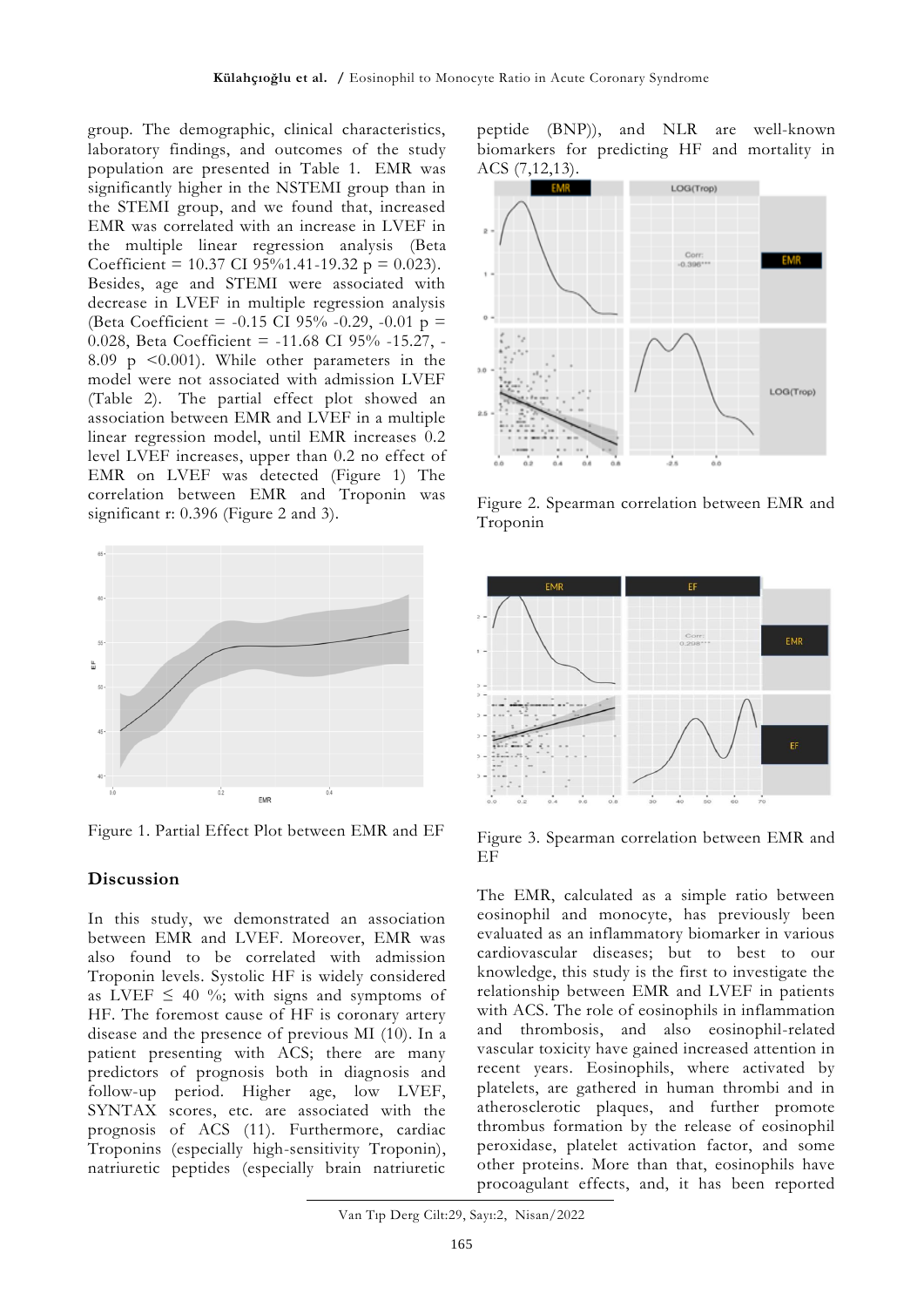that eosinophils are potent producers of tissue factors and are able to generate procoagulant phospholipids and activate factor XII (14,15). Riegger et al. have demonstrated that white blood cells especially neutrophils are present in thrombus samples, reflecting the important role of inflammation in-stent thrombosis, and eosinophils are observed both in bare metal and drug-eluting stent thrombus specimens. Notably, in patients with very late stent thrombosis, there was a significantly higher number of eosinophils detected in thrombus when compared to those detected in thrombus of first MI (16). In a case report, Lu Qiao et al. determined that myocardial involvement in Churg-Strauss syndrome, may be associated with a surge in eosinophils, which may clarify the pathogenesis. When intravascular eosinophil count increases up to 20% of white blood cell count; eosinophils start to infiltrate into the extravascular area (myocardium or other tissues). Eosinophil count increases distinctively in patients with myocarditis, and white blood cells also increase due to eosinophilia (17). The acute and markedly decrease in eosinophil counts and percentages in peripheral blood in patients with ACS, and abundant eosinophil percentage in thrombus specimens extracted from occluded coronary arteries or as mentioned above from myocardial specimens, seem to be due to activation, accumulation, and capture of these cells into the fresh clot or myocardial tissue resulting in a possible "consumptive eosinopenia" (18). And these mechanisms might be the cause of the reduction in LVEF and its correlation with EMR, in our study population. Current therapy of patients with a related declining LVEF with ACS mostly depends on the treatment of modifiable risks, HT, dyslipidemia, smoking, and DM. While this was targeted, there is a large percentage of ACS patients without them, leading to considerable improvements in the survival following the ACS. Nearly 15% of individuals with STEMI did not have a classical risk factor in a recent study (19). This underlines the importance of occult, non-traditional risk factors not typically evaluated, and those new biomarkers are needed. For patients without typical risk factors, evidencebased medical therapy was recommended less frequently. Therefore, the evaluation of EMR for assessment LVEF might help the patient who is at risk of declining LVEF also for prognosis and guideline-based therapy.

**Study limitations**: This is a retrospective study with a low patient number. Due to the nature of the regression model we might not include some

important confounders, also this is a single-center study. We used retrospective design, even if consecutively admitted patients were included.

# **Conclusion**

We showed that EMR might predict LVEF on admission and because of the prognostic role of LVEF in ACS, EMR also may be a predictor of worse outcomes in patients with ACS. Further studies are needed to determine the impact of EMR in ACS.

**Ethical Committee:** Clinical Trials Local Ethics Committee approved this trial, at 24/8/2021 with 523 article number, and 2021/10/523 reference number.

**Conflict of Interest:** None of the authors have any conflict of interest.

**Founds:** The authors received no financial support.

**Authors Contrubutions:** Concept/Design: ŞK, AK, BK; Analysis/Interpretation: AK, EY; Data Collection: KB, BK, DC, OK; Writing: AK, SK; Critical Revision: CK, ST; Final Approval: All of authors; Statistical Analysis: AK, EOC.

# **References**

- 1. [Kristian Thygesen,](https://pubmed.ncbi.nlm.nih.gov/?term=Thygesen+K&cauthor_id=30153967) [Joseph S Alpert,](https://pubmed.ncbi.nlm.nih.gov/?term=Alpert+JS&cauthor_id=30153967) [Allan S](https://pubmed.ncbi.nlm.nih.gov/?term=Jaffe+AS&cauthor_id=30153967)  [Jaffe,](https://pubmed.ncbi.nlm.nih.gov/?term=Jaffe+AS&cauthor_id=30153967) [Bernard R Chaitman,](https://pubmed.ncbi.nlm.nih.gov/?term=Chaitman+BR&cauthor_id=30153967) Jeroen [Bax,](https://pubmed.ncbi.nlm.nih.gov/?term=Bax+JJ&cauthor_id=30153967) [David A Morrow,](https://pubmed.ncbi.nlm.nih.gov/?term=Morrow+DA&cauthor_id=30153967) et al. Fourth universal definition of myocardial infarction. Circulation 2018;138(20): 618-651.
- 2. Philippe [Gabriel Steg](https://pubmed.ncbi.nlm.nih.gov/?term=Steg+PG&cauthor_id=12161222), Robert J [Goldberg,](https://pubmed.ncbi.nlm.nih.gov/?term=Goldberg+RJ&cauthor_id=12161222) [Joel M Gore,](https://pubmed.ncbi.nlm.nih.gov/?term=Gore+JM&cauthor_id=12161222) [Keith A A Fox,](https://pubmed.ncbi.nlm.nih.gov/?term=Fox+KA&cauthor_id=12161222) [Kim](https://pubmed.ncbi.nlm.nih.gov/?term=Eagle+KA&cauthor_id=12161222)  [A Eagle,](https://pubmed.ncbi.nlm.nih.gov/?term=Eagle+KA&cauthor_id=12161222) [Marcus D Flather,](https://pubmed.ncbi.nlm.nih.gov/?term=Flather+MD&cauthor_id=12161222) et al. Baseline characteristics, management practices, and inhospital outcomes of patients hospitalized with acute coronary syndromes in the Global Registry of Acute Coronary Events (GRACE). Am J Cardiol 2002; 90: 358-363.
- 3. [B A Bart](https://pubmed.ncbi.nlm.nih.gov/?term=Bart+BA&cauthor_id=9316531) , [L K Shaw,](https://pubmed.ncbi.nlm.nih.gov/?term=Shaw+LK&cauthor_id=9316531) [C B McCants Jr,](https://pubmed.ncbi.nlm.nih.gov/?term=McCants+CB+Jr&cauthor_id=9316531) [D F](https://pubmed.ncbi.nlm.nih.gov/?term=Fortin+DF&cauthor_id=9316531)  [Fortin,](https://pubmed.ncbi.nlm.nih.gov/?term=Fortin+DF&cauthor_id=9316531) [K L Lee,](https://pubmed.ncbi.nlm.nih.gov/?term=Lee+KL&cauthor_id=9316531) [R M Califf,](https://pubmed.ncbi.nlm.nih.gov/?term=Califf+RM&cauthor_id=9316531) et al. Clinical determinants of mortality in patients with angiographically diagnosed ischemic or nonischemic cardiomyopathy. J Am Coll Cardiol 1997; 30: 1002-1008.
- 4. X. Bosch, P. Théroux. Left ventricular ejection fraction to predict early mortality in patients with non-ST-segment elevation acute coronary syndromes. Am. Heart J 2005;150: 215-220.
- 5. Scirica BM. Acute coronary syndrome: emerging tools for diagnosis and risk assessment. J Am Coll Cardiol 2010;55: 1403- 1415.